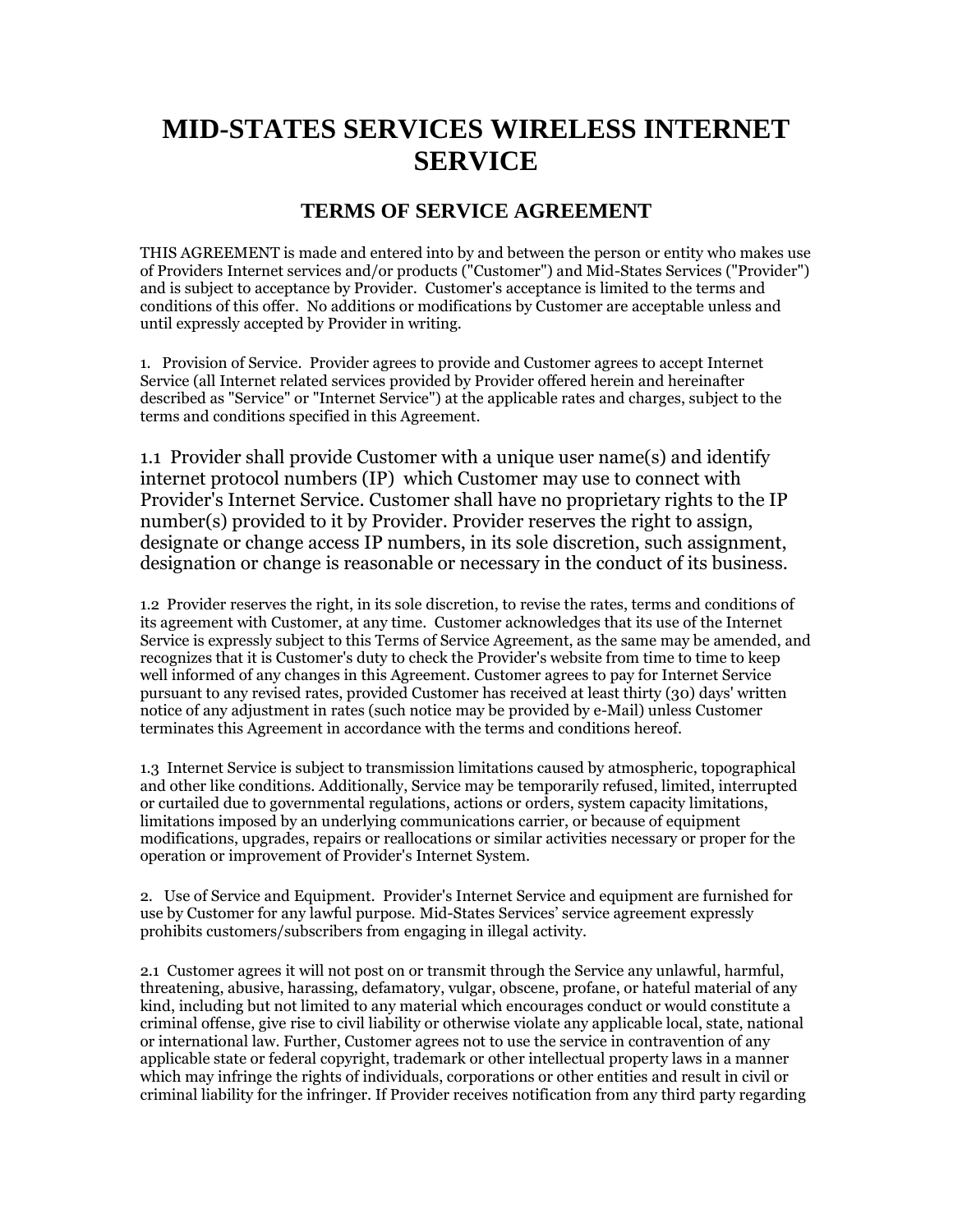the suitability of Customer's use or the content of any material transmitted by Customer, Provider may at its sole discretion, delete Customer's content from the Service. Repeated complaints may result in the termination of this Agreement by Provider.

2.2 Customer agrees not to use the Internet Service for the transmission of any chain letters or pyramid schemes of any kind, dissemination of any e-Mail messages in broad based mailing (that is, a single message sent through the service directly to more than fifty (50) e-Mail addresses simultaneously), forge e-Mail headers, or take any action that would disguise the origin of e-Mail the Customer transmits or any other way interfere with any other person's use and enjoyment of the service or any online service. Violation of this policy may result in immediate termination of Customer's account, and subject the Customer to other damage claims or other legal remedies.

2.3 Customer agrees not to create false Caller ID's (i.e., spoofing) and/or perform robocalling. Any suspicious activities will be investigated; and if Provider finds, in its sole discretion, that Customer is engaging in, or has engaged in, illegal robocalling, Customer's service will be terminated.

2.4 Customer is responsible for obtaining, providing and maintaining all hardware and software necessary to connect to the System.

2.5 Customer warrants that Customer is at least eighteen (18) years of age.

3. Customer Service Requests in Writing. Applications or notices, including those pertaining to any changes or discontinuance of Service, will be accepted from Customer only if in writing and received by Provider via facsimile transmission or by U.S. mail.

4 .Limitation of Provider's Liability.

4.1 CUSTOMER UNDERSTANDS AND AGREES THAT:

4.1.1 ALTERNATIVE AND COMPETING INTERNET COMMUNICATIONS SERVICES ARE AVAILABLE TO CUSTOMER;

4.1.2 OCCASIONAL INTERRUPTION OR IRREGULARITIES IN THE SERVICE MAY OCCUR;

4.1.3 ANY POTENTIAL HARM FROM INTERRUPTIONS OR IRREGULARITIES IN THE SERVICE IS SPECULATIVE IN NATURE;

4.1.4 PROVIDER CANNOT OFFER THE SERVICE AT RATES WHICH REFLECT ITS VALUE TO EACH CUSTOMER; and

4.1.5 PROVIDER ASSUMES NO RESPONSIBILITY OTHER THAN THAT CONTAINED IN THIS AGREEMENT.

4.2 ACCORDINGLY, CUSTOMER AGREES THAT, EXCEPT AS REQUIRED BY LAW, PROVIDER'S SOLE LIABILITY FOR LOSS OR DAMAGE REGARDLESS OF WHETHER ARISING FROM A MISTAKE, OMISSION, INTERRUPTION, DELAY, ERROR OR ANY DEFECT IN THE SERVICE OR TRANSMISSION OF SERVICE PROVIDED BY PROVIDER OR ANY UNDERLYING COMMUNICATIONS CARRIER, OR FOR LOSSES OR DAMAGES ARISING OUT OF THE FAILURE OF PROVIDER OR ANY UNDERLYING COMMUNICATIONS CARRIER TO MAINTAIN PROPER STANDARDS OF MAINTENANCE AND OPERATION SHALL BE AS FOLLOWS: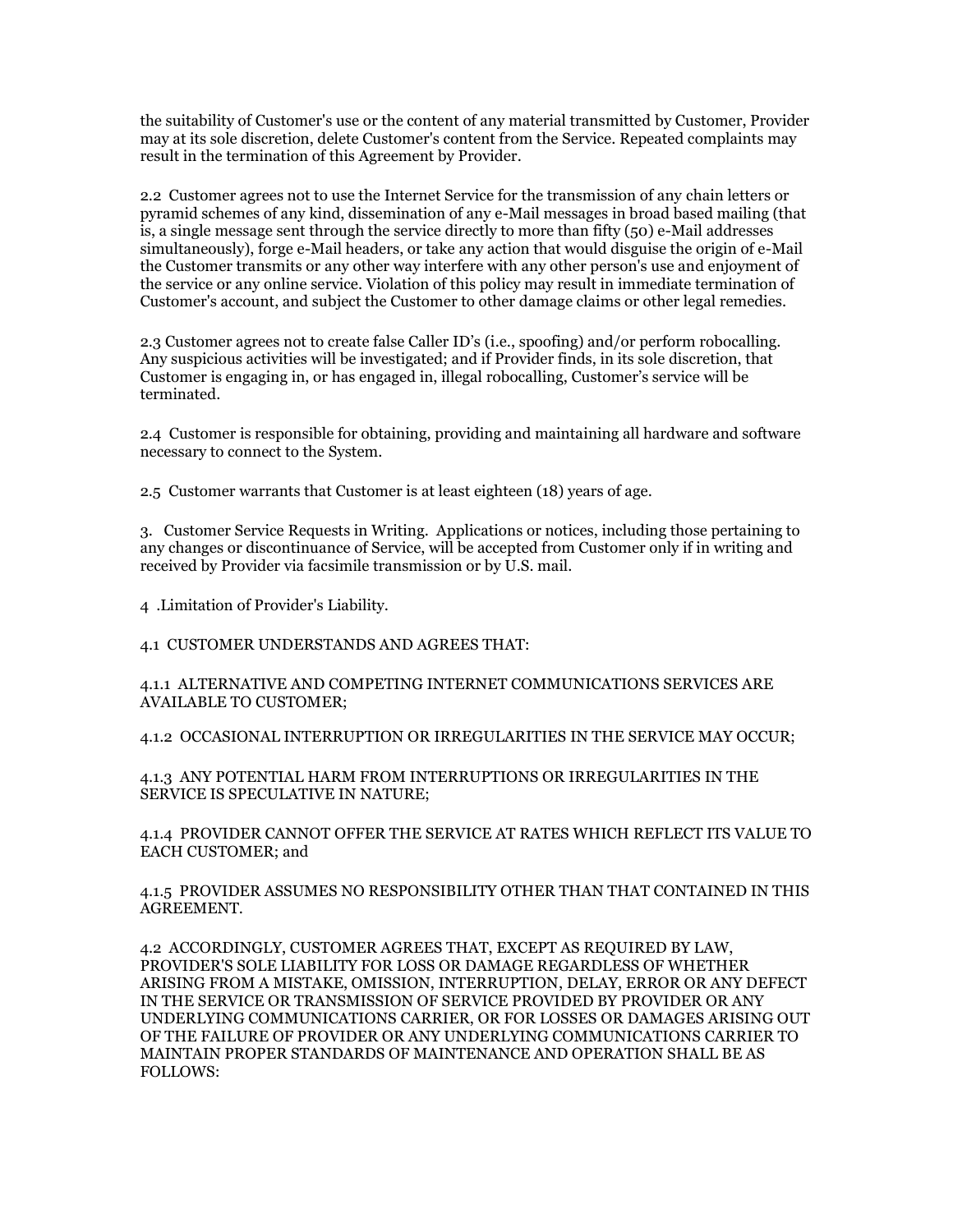4.2.1 A credit allowance as described in this section 4.2 will be made at Customer's request in the form of a pro-rata adjustment of the fixed monthly charge billed to Customer. Fixed monthly charges are the monthly charges for access and optional features, all as described in the Schedule of Rates and Charges in effect at the time of the event which produced such damage.

4.2.2 Such credit allowance will be based upon the period of time during which the Service or its transmission was subjected to interruption or irregularity. Any such period of time during which an interruption or irregularity occurs will be measured from the time it is reported to the Provider. In the event Customer is affected by such interruption or irregularity for a period of less than twenty-four (24) hours, no such adjustment shall be made. When such period exceeds twenty-four (24) hours, the length of the interruption or irregularity will be measured in twentyfour (24) hour days. A fraction of a day consisting of less than twelve (12) hours will not be credited, but a period of twelve (12) hours or more will be considered an additional day.

4.2.3 The credit allowance will be computed by dividing the length of the Service interruption or irregularity by a standard thirty (30) day month and then multiplying the result by the Provider's fixed monthly charges for each interrupted account number. In no case will the credit exceed the fixed monthly charges.

4.2.4 A credit allowance will not be given for mistakes, omissions, interruptions, delays, errors or defects, or curtailments in the Service caused by the negligence or willful acts of Customer or any third party, or mistakes, omissions, interruptions, delays, errors or defects caused by the failure of equipment or services not provided by the Provider.

4.2.5 In addition to the limitations set forth above, liability for claims against the Provider is also subject to the following limitation:

THE LIABILITY OF THE PROVIDER FOR LOSS OR DAMAGES ARISING OUT OF MISTAKES, OMISSIONS, INTERRUPTIONS, DELAYS, ERRORS OR DEFECTS IN THE SERVICE, ITS TRANSMISSION OR FAILURES OR DEFECTS IN FACILITIES OF THE UNDERLYING COMMUNICATION CARRIERS SHALL IN NO EVENT EXCEED AN AMOUNT EQUIVALENT TO THE PROPORTIONATE FIXED MONTHLY CHARGE TO THE CUSTOMER FOR SERVICE DURING THE PERIOD OF TIME IN WHICH SUCH MISTAKES, OMISSIONS, INTERRUPTIONS, DELAYS, ERRORS OR DEFECTS IN THE SERVICE, ITS TRANSMISSION, OR FAILURES OR DEFECTS IN FACILITIES FURNISHED BY THE PROVIDER OR THE UNDERLYING COMMUNICATION CARRIERS OCCURRED.

4.3 Provider in no event shall be liable for service or equipment interruptions or delays in transmissions, errors or defects in service or equipment when caused by acts of God, fire, war, riots, government authorities, default of supplier, or other causes beyond Provider's or any underlying communication carriers' control.

4.4 Customer acknowledges that Internet systems use public access facilities to transmit voice and data communications and that the Service may not be completely private. Provider shall not be liable to any customer for any claim, loss, damage or costs which may result from invasion upon the Customer's privacy in using the System.

4.5 Customer acknowledges that Provider is merely a distributor of information content provided by others and that Provider's services, like most other Internet systems, can carry material which may be considered abusive, profane or sexually offensive. Provider is not in a position to monitor the activity or content of all material in which Customer may come into contact through use of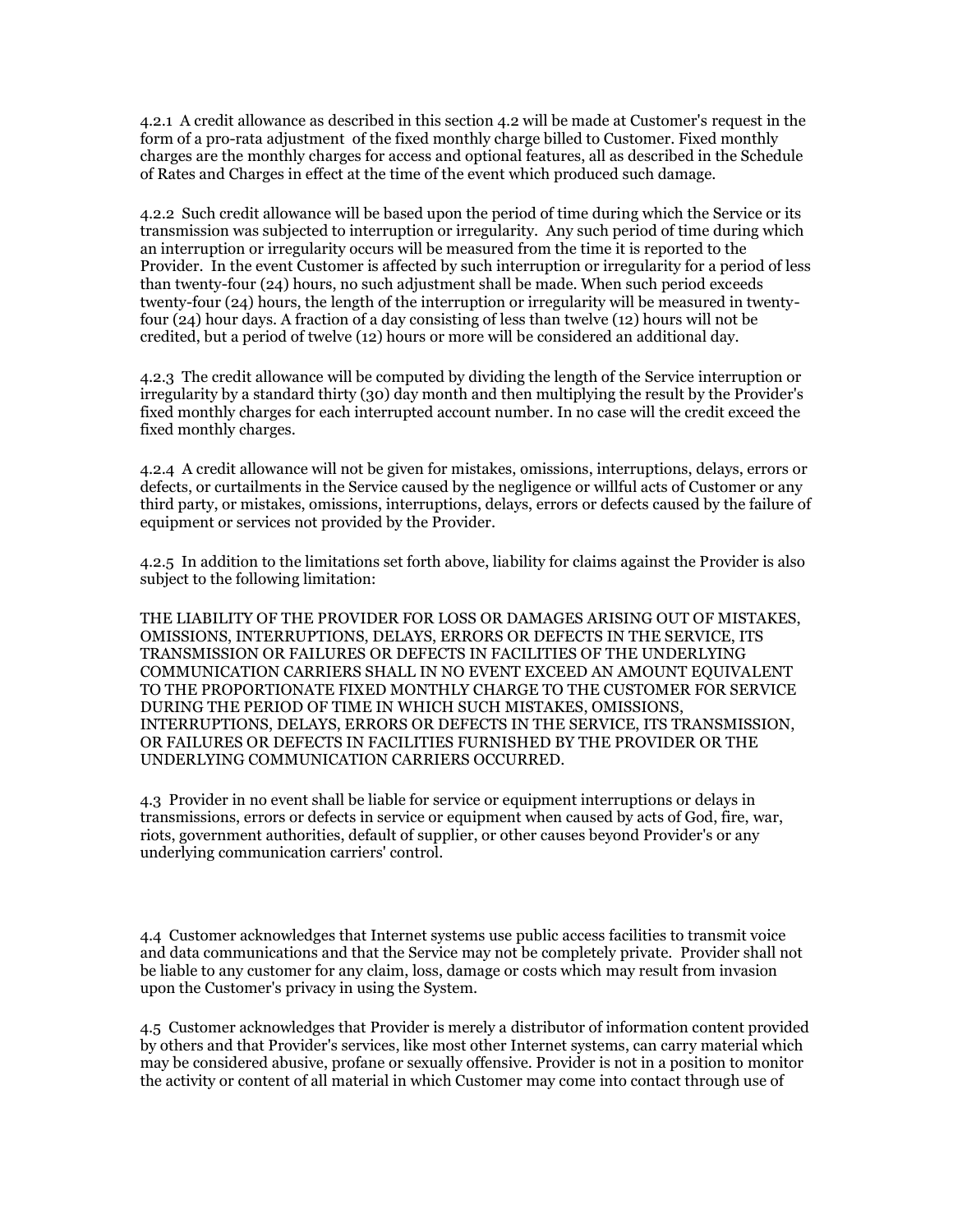Provider's service. Provider shall not be liable to Customer for any claims, loss, damages or costs which may result from exposure to such material.

4.6 In accordance with the Communications Decency Act and the Digital Millenium Copyright Act, Customer understands that in the event Provider receives a demand, notice or other communication (collectively a "claim") by a third person related to a claim of infringement or distribution of obscene or defamatory material, Provider may take the following actions: (1) give written, e-Mail or fax notice to the Customer of the claim; (2) temporarily remove or deny access to such material; (3) at Provider's discretion, await action by the Customer and/or third party to resolve any dispute arising from or related to the claim and pending such action, to continue to remove or deny access to such material; or (4) at Provider's discretion, seek declaratory interpleader or other judicial relief with respect to the claim. Provider shall exercise the abovedescribed rights in their sole and unfettered discretion.

4.7 Customer agrees provider reserves the right to restrict bandwidth to any user whose traffic or usage results in slowdowns of the entire network. The Wireless Internet system was not intended for server use such as hosting large web pages, hosting download pages, providing streaming media or hosting game servers. Mid-States at its sole discretion may limit a customer's ability to house a server on the Wireless Network

4.8 Customer shall be responsible for all costs associated with the replacement or repair of any equipment or damages caused as a result of misuse, abuse, neglect, or negligence by the customer. Surge/lightning protection is recommended on all installations. Insurance of equipment owned by Provider is the responsibility of the user.

5. Disclaimer of Warranties and Limitation of Remedies.

5.1 CUSTOMER ACKNOWLEDGES AND AGREES THAT PROVIDER IS NOT THE MANUFACTURER OF EQUIPMENT OR INTERNET PACKAGE SOFTWARE AND PROVIDER HEREBY DISCLAIMS ALL REPRESENTATIONS AND WARRANTIES, DIRECT OR INDIRECT, EXPRESS OR IMPLIED, WRITTEN OR ORAL, IN CONNECTION WITH THE EQUIPMENT OR SERVICE OR INTERNET PACKAGE SOFTWARE (WHETHER PURCHASED OR LEASED BY CUSTOMER FROM PROVIDER OR ANOTHER), INCLUDING, BUT NOT LIMITED TO, ANY AND ALL EXPRESS AND IMPLIED WARRANTIES OF SUITABILITY, DURABILITY, MERCHANTABILITY, AND FITNESS FOR A PARTICULAR PURPOSE. PROVIDER, TO THE EXTENT PERMITTED BY LAW, ASSIGNS TO CUSTOMER ANY AND ALL MANUFACTURER'S WARRANTIES RELATING TO EQUIPMENT OR INTERNET PACKAGE SOFTWARE PURCHASED BY CUSTOMER AND CUSTOMER ACKNOWLEDGES RECEIPT OF ANY AND ALL SUCH MANUFACTURER'S WARRANTIES.

5.2 CUSTOMER ACKNOWLEDGES AND AGREES THAT ITS SOLE AND EXCLUSIVE REMEDY IN CONNECTION WITH ANY DEFECTS IN THE EQUIPMENT OR SOFTWARE USED IN CONNECTION WITH THE SERVICE, INCLUDING MANUFACTURE OR DESIGN, SHALL BE AGAINST THE MANUFACTURER OF THE EQUIPMENT OR SOFTWARE UNDER THE MANUFACTURER'S WARRANTIES AND THAT PROVIDER SHALL HAVE NO LIABILITY TO CUSTOMER IN ANY EVENT FOR ANY LOSS, DAMAGE, INJURY OR EXPENSE OF ANY KIND OR NATURE RELATED TO, DIRECTLY OR INDIRECTLY, ANY EQUIPMENT OR SOFTWARE OR SERVICE PROVIDER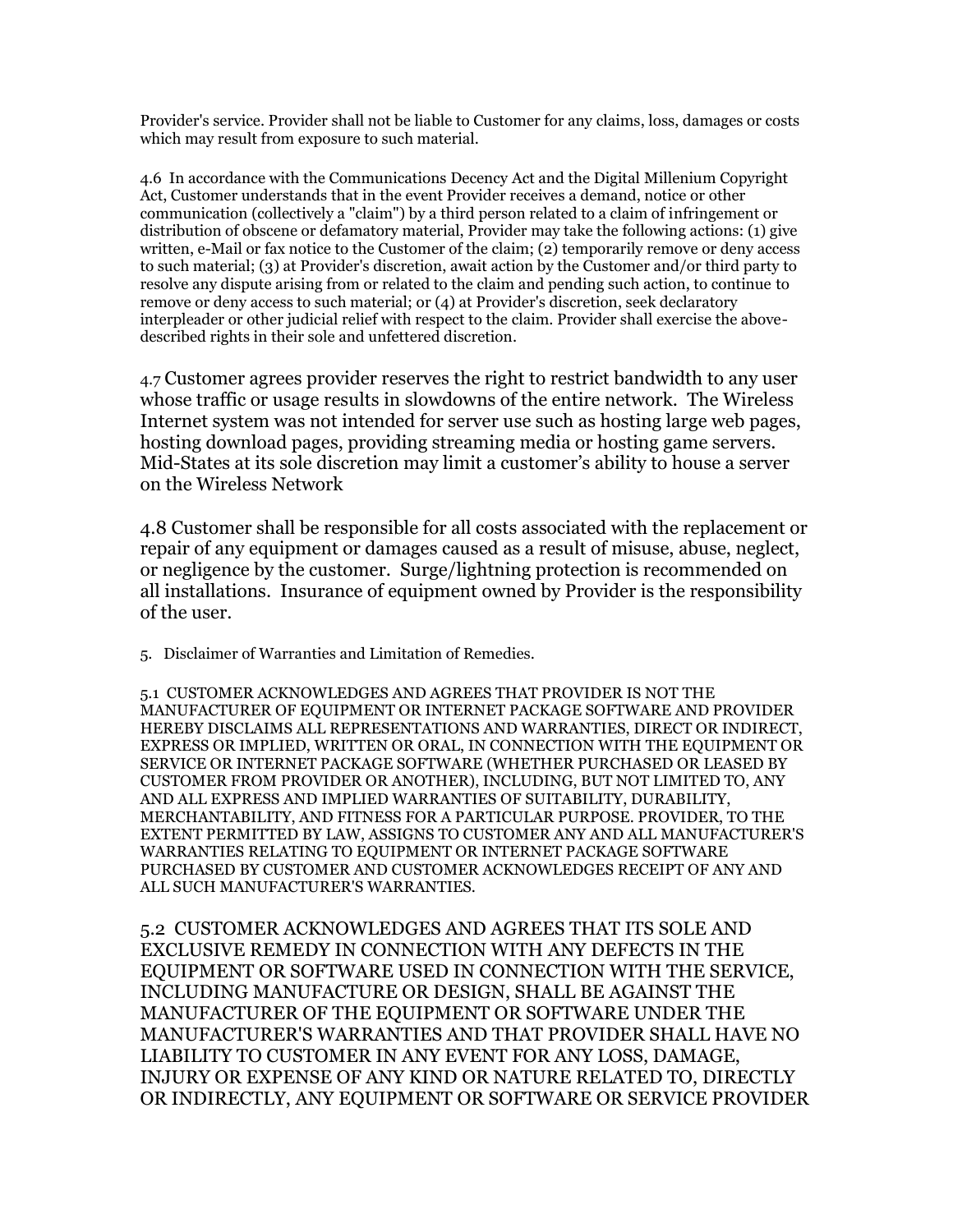HEREUNDER. WITHOUT LIMITING ANY OF THE ABOVE, PROVIDER SHALL HAVE NO LIABILITY OR OBLIGATION TO CUSTOMER, EITHER IN CONTRACT OR TORT, FOR SPECIAL, INCIDENTAL OR CONSEQUENTIAL DAMAGES OF ANY KIND INCURRED BY CUSTOMER SUCH AS, BUT NOT LIMITED TO, CLAIMS OR DAMAGES FOR PERSONAL INJURY, WRONGFUL DEATH, LOSS OF USE, LOSS OF ANTICIPATED PROFITS OR OTHER INCIDENTAL OR CONSEQUENTIAL DAMAGES OR ECONOMIC LOSSES OF ANY KIND INCURRED BY CUSTOMER DIRECTLY OR INDIRECTLY RESULTING FROM OR RELATED TO ANY EQUIPMENT, SERVICE OR SOFTWARE DESCRIBED HEREIN, WHETHER OR NOT CAUSED BY PROVIDER'S NEGLIGENCE TO THE FULL EXTENT THE SAME MAY BE DISCLAIMED BY LAW. ANY REFERENCES TO EQUIPMENT OR SOFTWARE IN THIS PARAGRAPH SHALL BE DEEMED TO APPLY TO ALL EQUIPMENT OR SOFTWARE PURCHASED BY CUSTOMER OR LEASED BY CUSTOMER FROM PROVIDER OR ANY THIRD PARTY. SOME STATES DO NOT ALLOW THE EXCLUSION OR LIMITATION OF INCIDENTAL OR CONSEQUENTIAL DAMAGES, AND THEREFORE, THE ABOVE EXCLUSION MAY NOT BE ALLOWED IN SOME STATES. CUSTOMER MAY ALSO HAVE OTHER LEGAL RIGHTS WHICH MAY VARY FROM STATE TO STATE.

6. Indemnification.

6.1 Customer agrees to indemnify, defend and save Provider harmless from and against any and all claims, damages, liabilities costs and expenses, including reasonable attorneys fees from and against claims of any nature arising directly or indirectly out of this Agreement or the use of the services and products described herein, including, without limitation, any and all claims for copyright infringement, defamation or other torts, personal injury or wrongful death to Customer or any user of the equipment or services provided by Provider or used in connection with such equipment or services provided by or through Provider and arising out of the manufacture, purchase, operation, condition, maintenance, installation, return or use of the equipment or service, or arising by operation of law, whether the claim is based in whole or in part on negligent acts or omissions of Provider, its agents or employees.

6.2 Without limiting the generality of the previous section 6.1, Customer hereby specifically agrees to indemnify, defend and save Provider harmless from and against any and all claims, damages, liabilities costs and expenses, including reasonable attorneys fees, related to any claim of libel, slander or infringement of copyright or patent attached to or arising from the publication or use of any material in any form by or through the Provider's products or services by Customer or those using Customer's equipment.

7. Rates and Charges. Customer will be billed in advance for monthly access base rate charges.

7.1 Payment is due to Mid-States each month and payable by the 25th.

7.2 Customer shall be responsible for payment of charges for all services furnished by Provider, including without limitation, Service establishment fees, Service connection charges, and charges for enhanced features, sales, use or other taxes required to be collected by law, and all fees or other extraction imposed by or for any municipality or other political authority against Provider. Rates and charges shall be based on prices in effect at the time Service is furnished.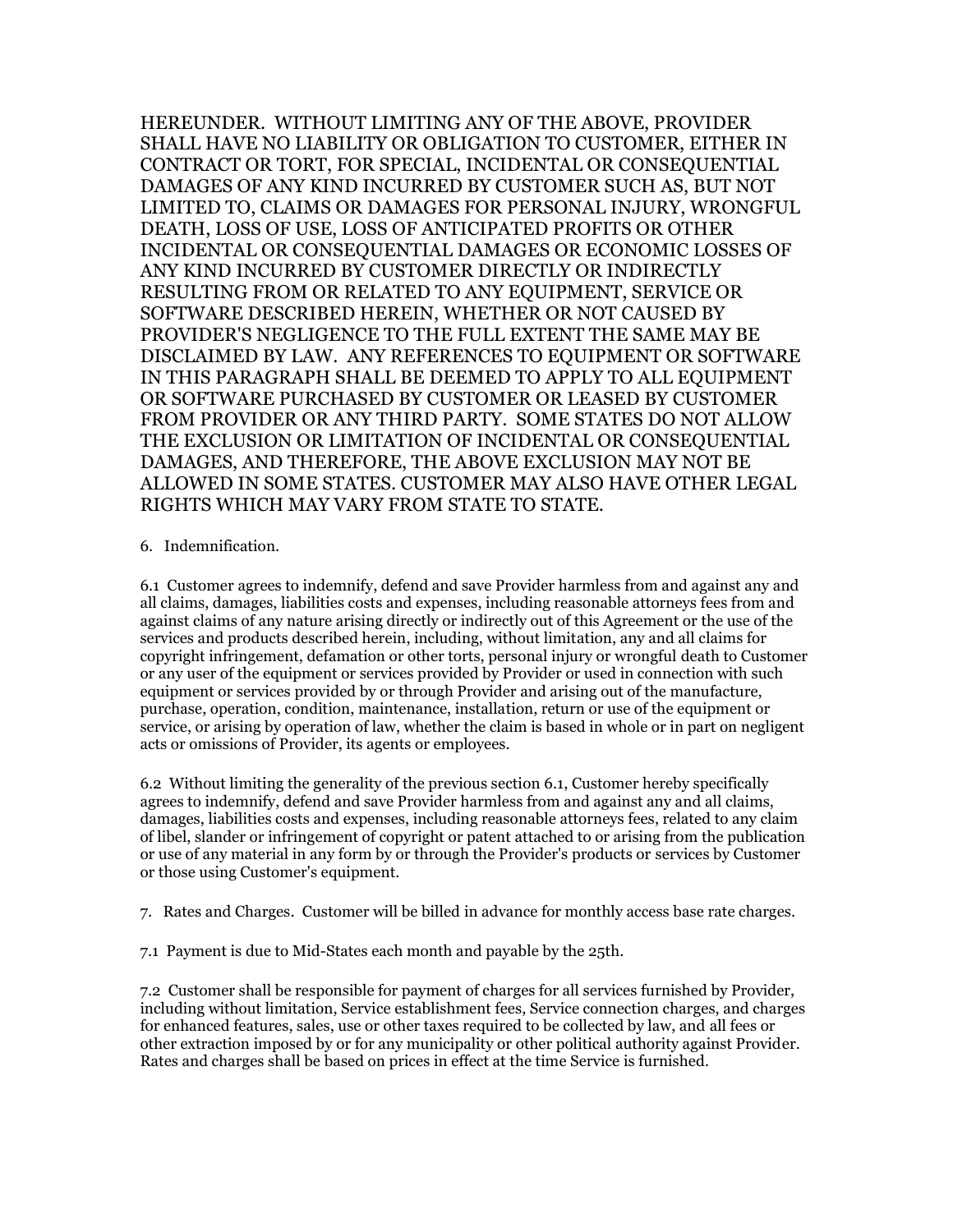7.3 Payments received after the due date may incur a late payment charge of up to the highest rate permitted by law on the unpaid balance for each month or fraction thereof that such balance shall remain unpaid.

7.4 In the event that Customer's equipment or IP Number(s) is lost, stolen or otherwise absent or misappropriated from Customer's possession and control, Customer shall nonetheless be liable for all use and other charges attributable to the Customer's account number until such time as Provider is notified of the loss, theft or other occurrence.

7.5 Customer shall be responsible for all outstanding charges for services rendered and shall be responsible for all charges through the end of the billing cycle within which termination occurs, without proration of any such charge.

8. Default and Waiver.

8.1 In the event that Customer shall default in the payment when due of any sum hereunder, or in the event of any default or breach of the terms and/or conditions of this Agreement, or if any proceeding in bankruptcy, receivership or insolvency or petition for receivership shall be instituted by or against Customer, Provider may at its option:

8.1.1 Prosecute its rights through appropriate judicial action to enforce performance by Customer of the applicable covenants and terms of this Agreement and/or to recover damages for the breach hereof; and/or

8.1.2 Terminate this Agreement, whereupon all rights and interests of Customer under this Agreement shall terminate and Customer shall remain liable for all Services provided.

8.2 Customer shall pay to Provider on demand any and all past due amounts which Provider may sustain by reason of such default or breach by Customer, together with all other charges as provided by this Agreement, reasonable attorney's fees incurred by Provider in connection with collection upon breach or default by Customer, and all other costs and expenses incurred by Provider in collecting such amounts. All amounts shall be payable by Customer without set-off or deduction of any kind.

8.3 The remedies provided in favor of Provider in the event of default shall not be deemed to be exclusive but shall be in addition to all other remedies to which it may be entitled under law.

8.4 No failure on the part of Provider to exercise any right or remedy arising directly or indirectly under this Agreement shall operate as a waiver of any right or remedy it may have nor shall the exercise of any of Provider's rights or remedies preclude any other rights or remedies allowed to it by law or in equity.

9. Assignment. Neither this Agreement nor Customer's rights hereunder shall be assignable by Customer except with Provider's prior written consent. The conditions hereof shall bind any permitted successors and assigns of Customer.

10. Entire Agreement and Governing Law. Customer acknowledges receipt of this Agreement, and this Agreement contains the entire agreement between the parties relating to the matters contained herein and supersedes all other agreements and negotiations, whether made orally or in writing, including any representations, warranties, or agreements not specifically stated herein. This Agreement shall be governed by and construed in accordance with the laws of the State of Missouri. If any part of this Agreement is contrary to or prohibited by or deemed invalid under applicable law, the remaining provisions and parts hereof shall remain and be construed in full force and effect to the extent permitted.